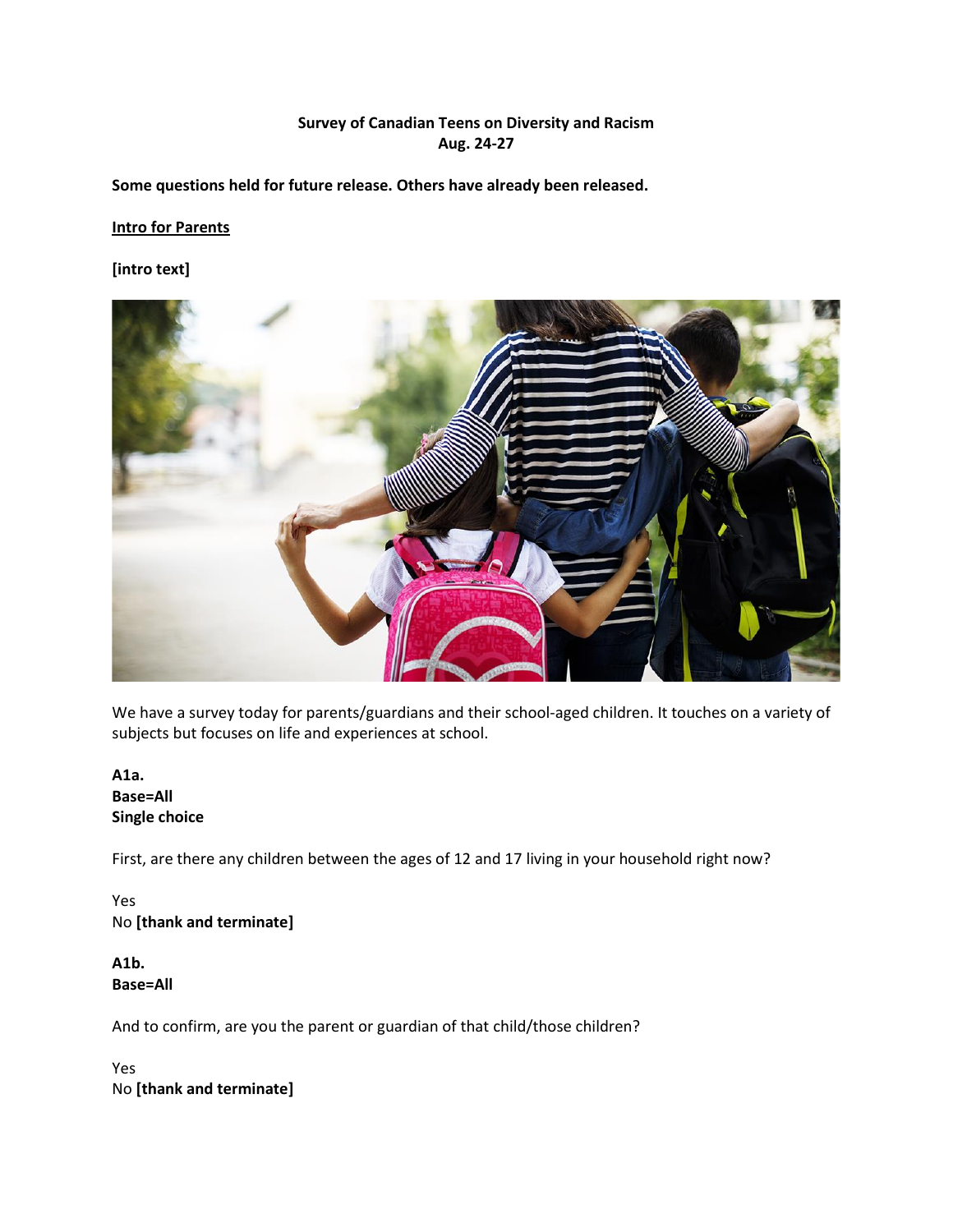## **[Display screen]**

For the next part of the survey, we're going to be asking Canadian kids and teens some questions to learn about their experiences and feelings at school and in their community. We'd like your child to complete the rest of the survey.

None of the questions are very personal (and certainly there is no sexual content). As always, any survey answers are completely confidential. You can sit with them as they complete the survey if you wish or if they need some help, but please let them answer the questions.

## **A7. Base=All Parents Single choice**

Would you be willing to let your child participate in this survey? Please select "Yes" below to confirm:

- You are the parent/guardian of the child,
- You are over the age of 18, and
- You give permission for your child to participate in this survey.

## Yes No **[thank and terminate]**

### **[display screen]**

Okay, please get your child and have them complete the survey now if possible. If you have more than one child between the ages of 12 and 17, please try to have the one whose birthday is closest to today fill out the survey.

If your child is not available right now, please simply return to this email when they are and click on the survey. As always, you can re-open the survey link if your child has to leave it and return to complete it.

### **Kids-only survey Base= All Kids**

## **B1. Base=all Single choice**

Hi there! Thanks for helping us out. We're excited to find out how young people like you are feeling about life these days.

First, how old are you?

- 12
- 13
- 14
- 15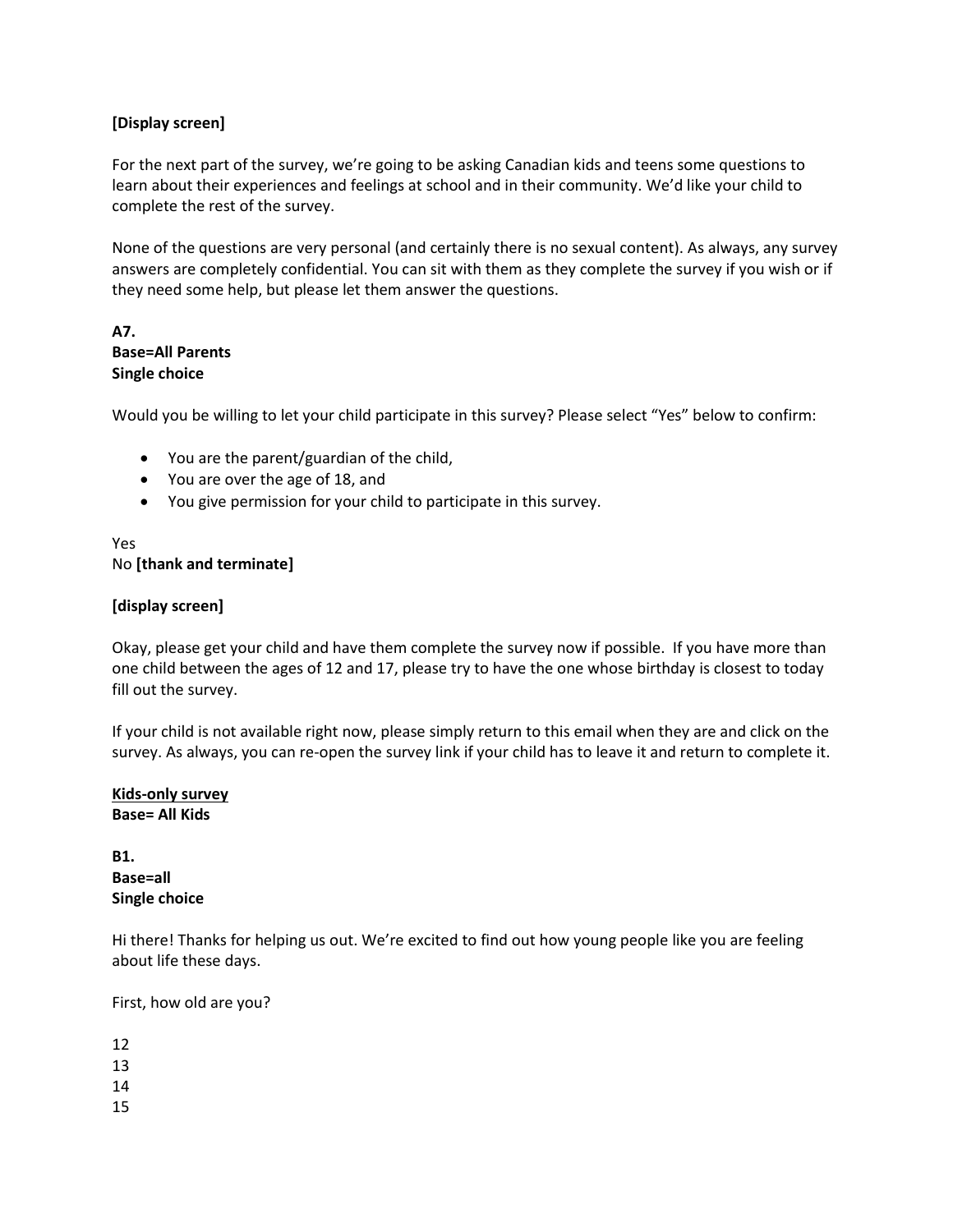16 17 Not between 12 and 17 **[thank and terminate]**

**B2. Base=all Single choice**

And what is your gender?

Male Female You identify differently Prefer not to say

**C1. Base=all Single choice**

Thinking about the total number of kids at your school, not just in your class or your grade, is your school small or big? You don't have to know for sure, your best guess is fine.

Small (Less than 200 kids) Medium (200 to 500 kids) Big (501 to 1000 kids) Really big (More than 1000 kids) Not sure/don't know

**C2. Base=all Grid**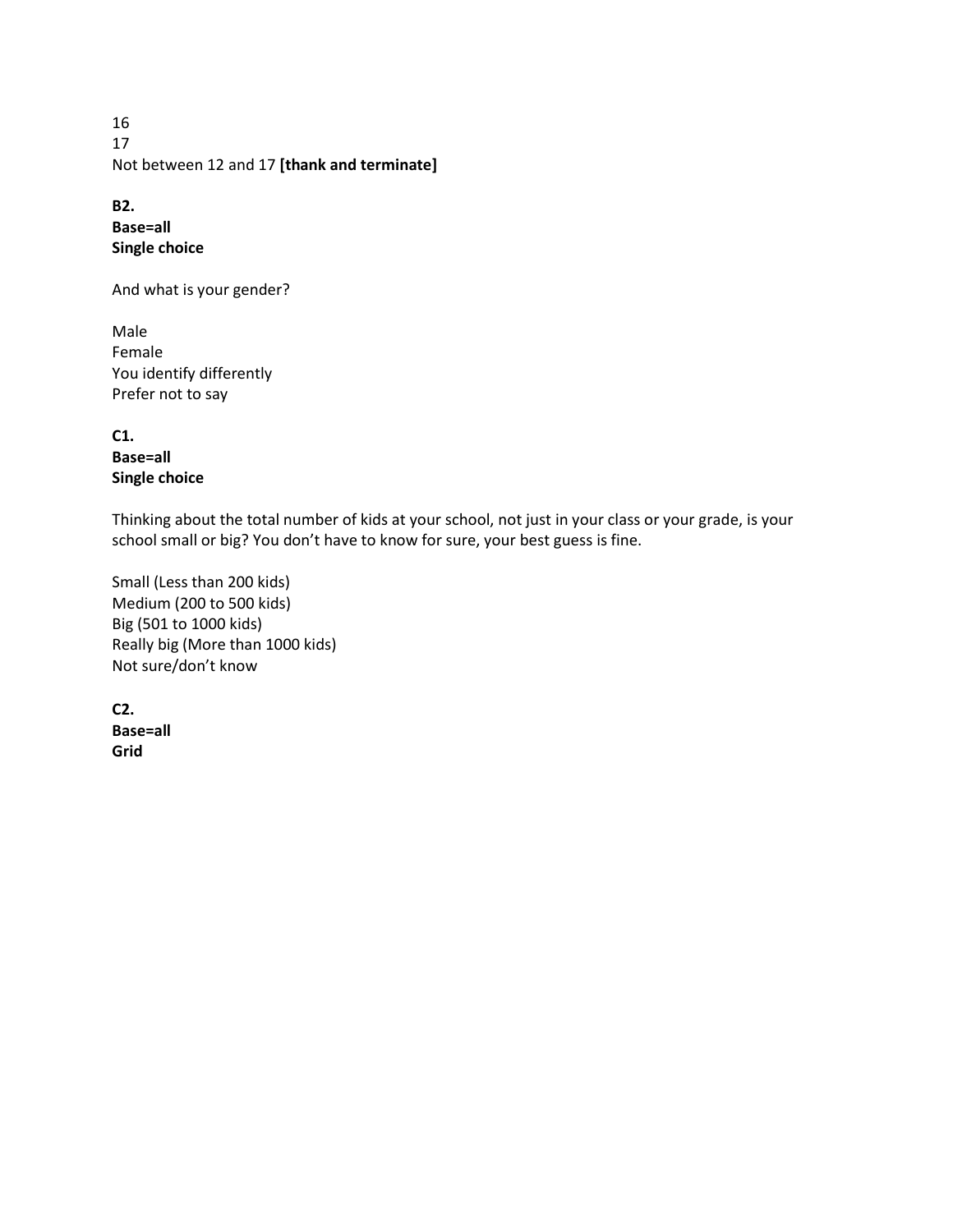

Sometimes kids at school all get along really well and are close to each other, but there can also be divisions between kids. This can happen for all kinds of reasons, and it's not always a bad thing. What about your school?

Tell us whether each of the following describes the situation at your school, or not:

[randomize]

Many kids speak languages that I don't

My school is very "cliquey" -- There's lots of groups that stick to themselves

Bullying is pretty common

Kids at my school hang out and get along whatever their racial or ethnic background

My school has a lot of school spirit

Kids at my school aren't very friendly if they don't know you

Totally describes my school Sort of describes my school Does not describe my school Not sure

**C3. Base=all Grid**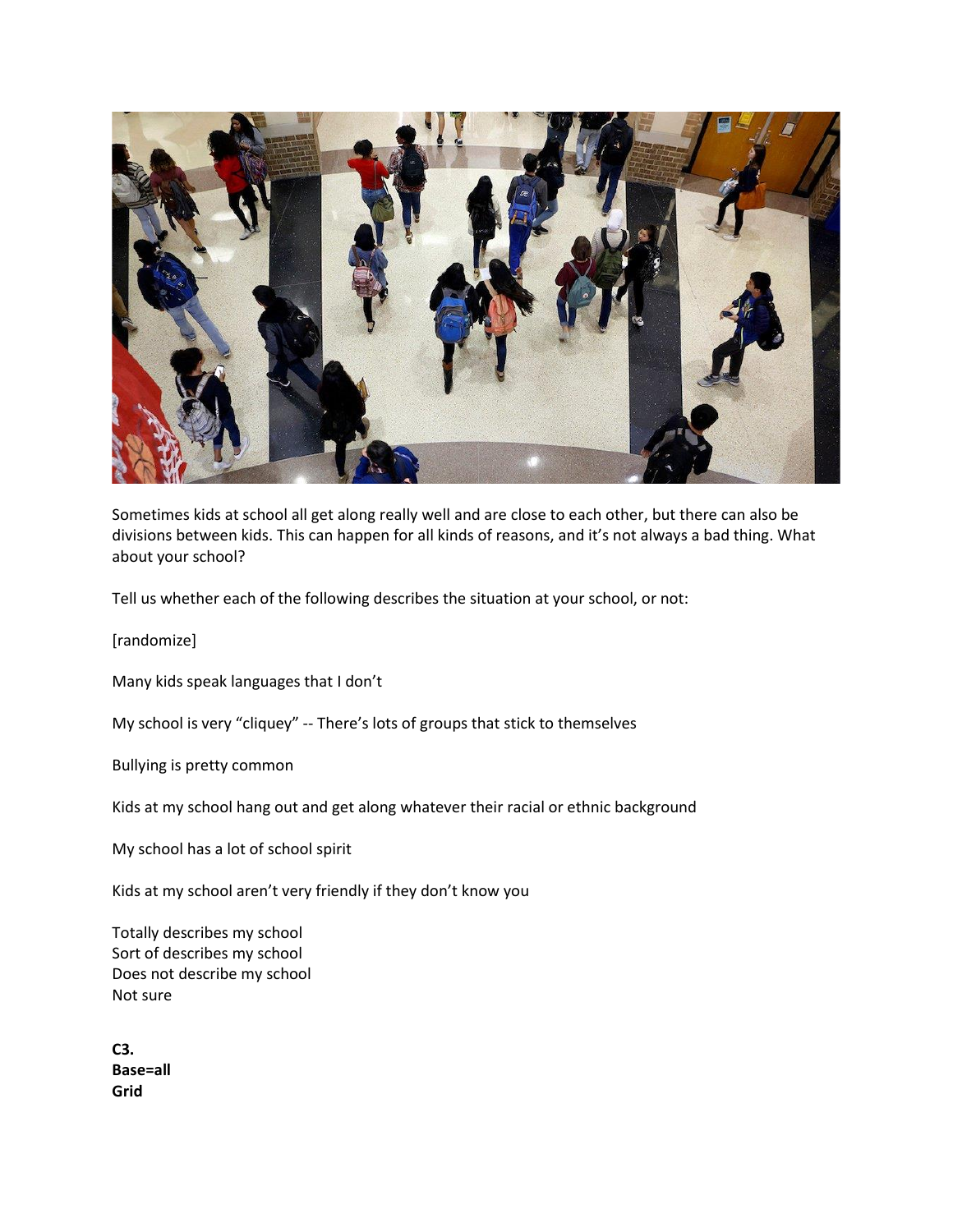Here are some things you might experience at school, and some kids are cool with it, and other don't like it as much. Thinking about your school – do you like it or not like it when:

Kids at your school are speaking different languages you don't understand

Kids at your school celebrate different holidays than you

Kids at your school eat different foods than you

Kids at your school wear ethnic or religious clothes (such as a turban, hijab etc.)

Like it Doesn't matter to me Don't really like it Don't know/doesn't happen at my school

**C4. Base=all Multi choice grid**



Here's a list of topics. We want to know which ones you might have learned about at school (online school during COVID counts).

Tell us whether you've learned a lot or a little about these topics at school. Or maybe this hasn't been a topic in any of your classes at all. Don't worry, this is not a test!

**[rows – randomize]**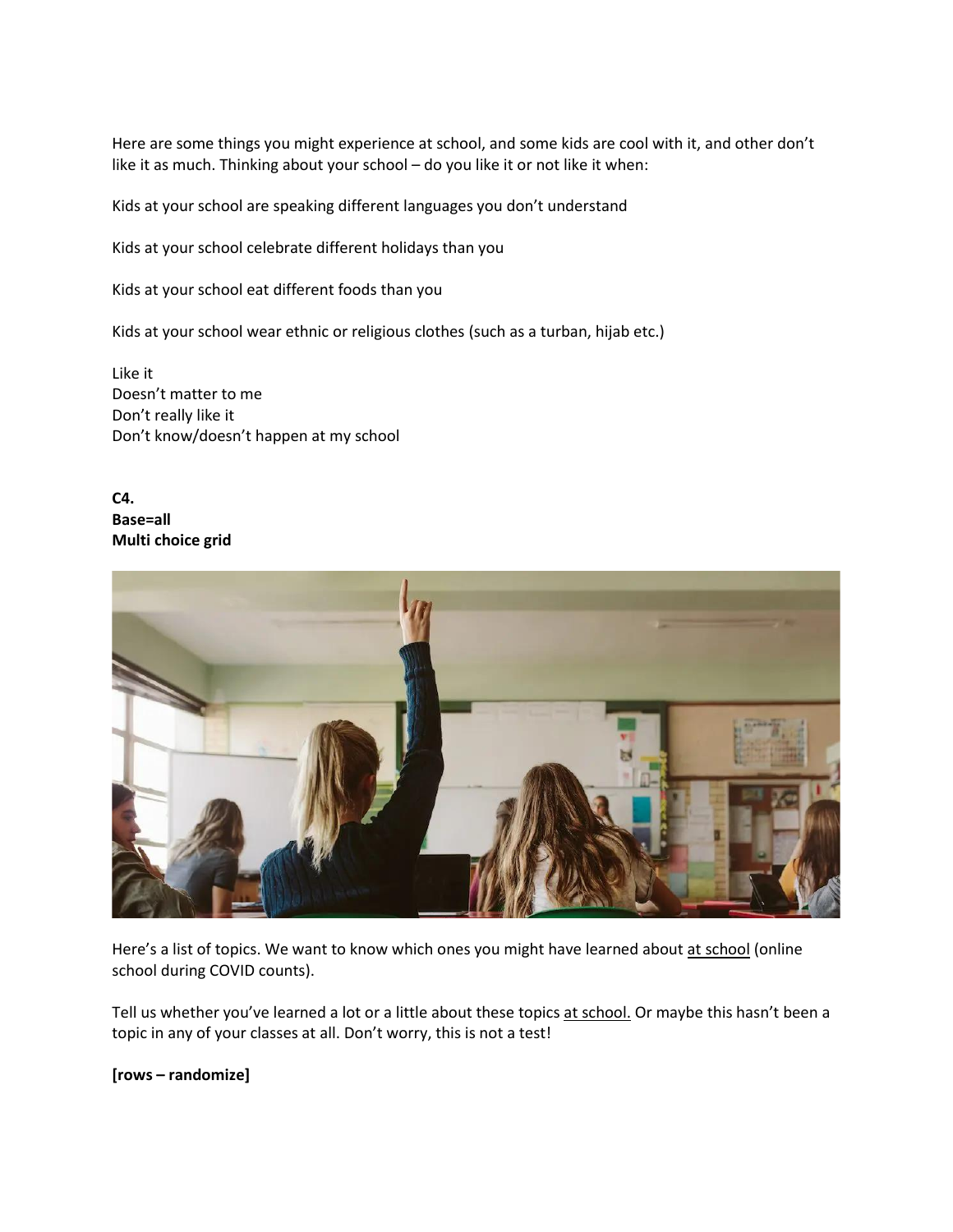A head tax on Chinese immigrants to Canada The Komagata Maru ship Indigenous treaties, land claims and residential schools Internment of Japanese Canadians during World War II Slavery in Canada The Canadian Charter of Rights and Freedoms **[fixed]** Canadian multiculturalism **[fixed]** Racism in Canada throughout history **[fixed]** 

Learned a lot about it (did a project, took a test etc.) Learned a little bit Never learned about this in school

**C5. Base=all Single choice grid**

For this survey, let's define racism as when people think one race or ethnic background is better than others and so they treat people of other races or ethnicity unfairly and unequally.

Do you ever talk about racism with:

[Rows]

Your parents or other family members Your friends Your coaches/activity leaders Your teachers On social media **[Anchor]**

[Responses] Yes, a lot Yes, a little No, never do Not sure/can't say

### **Experiences with racism**

**D1. Base=all Single choice grid**

Let's focus on school again.

Does this happen to kids at your school or to you based on racial or ethnic background?

### **[ROWS – this order]**

Name calling, making fun of, or insults based on someone's racial or ethnic background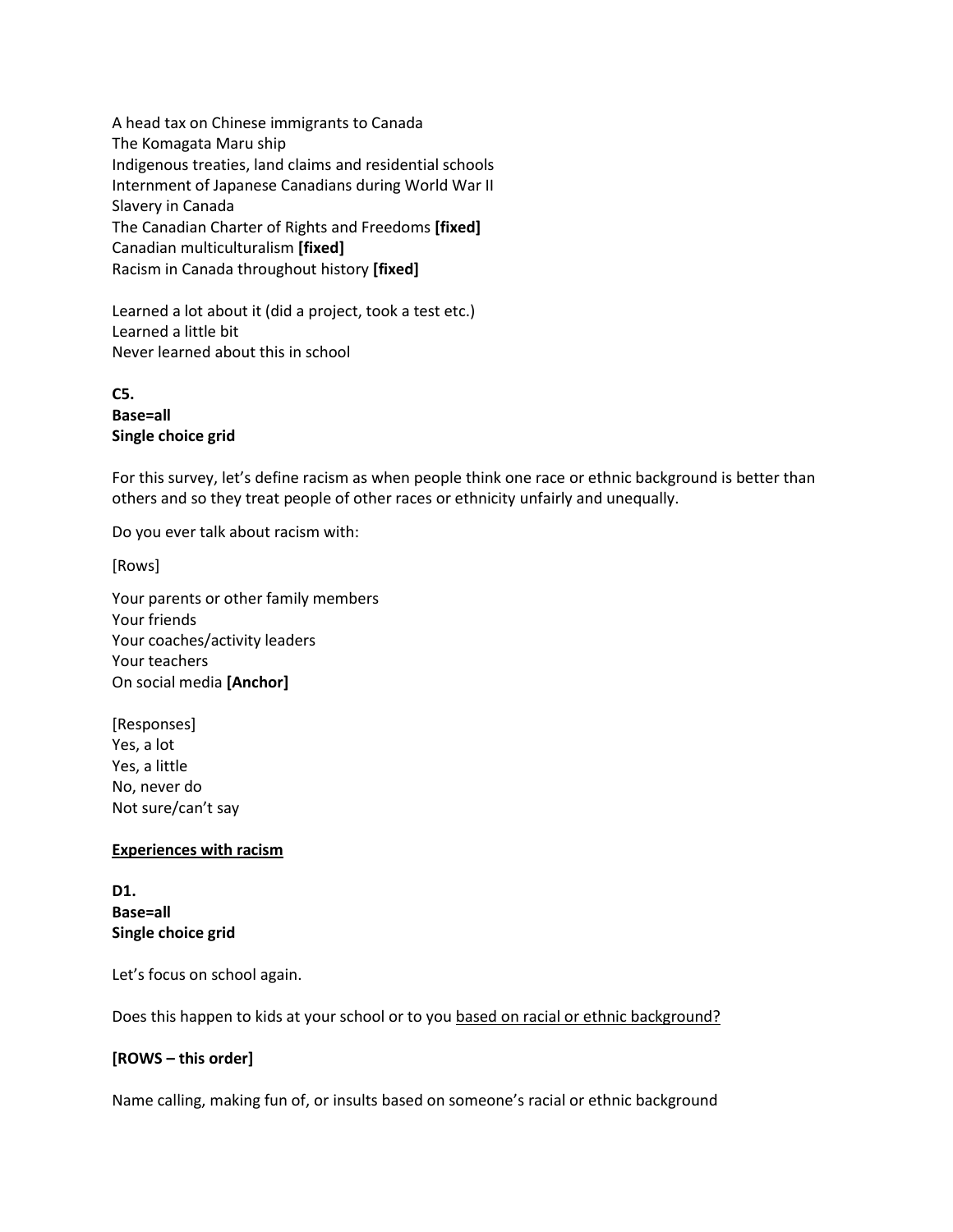Someone being excluded or made to feel unwelcome based on their racial or ethnic background

Someone being bullied based on their racial or ethnic background

### **[Responses]**

Yes, it happens at my school AND it happened to me personally Yes, it happens at my school, but not to me personally No, these things don't happen at my school

# **D2. Base=Yes it happened to me personally in D1**

And when this kind of thing happens to you, how does that make you feel? Would you say:

It doesn't bother me, it's just something that happens It bothers me, but I get over it It bothers me, and it stays with me It really bothers me

### **D3. Base= Yes it happened to me personally in D1 Open-end**

You said that some of these things happened to you personally. Do you mind telling us a bit more about it? It's okay if you don't want to.

[Open-ended answer]

Prefer not to answer

[Pull-quotes, not to be coded]

### **D5. Base= Picked response 1 or 2 in D1 Single choice**

How do the other kids around usually respond when other kids say or do these kinds of things (bullying, name calling, etc., based on someone's racial or ethnic background)?

Do they …?

Encourage/like it Discourage/dislike it Don't care/pretend it's not happening

**D6.**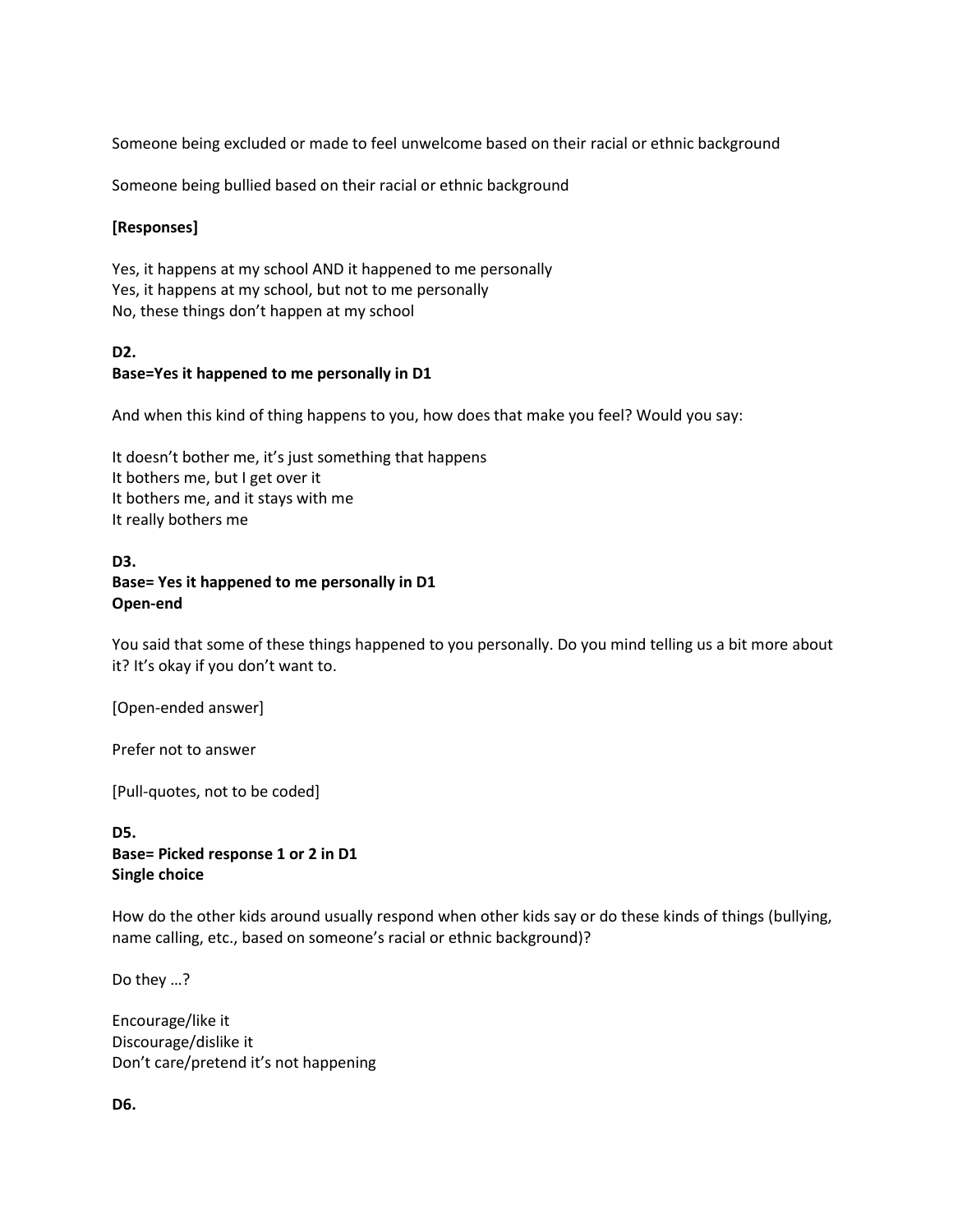## **Base=Picked response 1 or 2 in D1 Single choice**

How do teachers and principals at your school usually react when things like this happen (bullying, name calling, etc., based on someone's racial or ethnic background)?

Very seriously (punishment, suspension, detention) Try to discourage/talk to the kids They just ignore it/not a big deal for them They're not even aware of it

#### **Ethnic background/wrap-up**

**E1. Base=all Multi choice**

We're almost at the end of the survey. You've answered a lot of questions about race and ethnic background. What is your own family's racial background?

Indigenous Canadian (First Nations, Inuit, Metis) White (Your ancestors are European) Black (Your ancestors are African/Caribbean) South Asian (Your ancestors are from India/Pakistan/Sri Lanka) Chinese Filipino Other Asian (Your ancestors are Japanese, Korean, Southeast Asian) Middle Eastern/West Asian (Your ancestors are Arab, Iranian, Afghani) Latin American (Your ancestors are Mexican/Central/South American) Other (Specify): Prefer not to say [Exclusive]

## **E2. Base=all Single choice grid**

How about the people in your life? Are they mostly from the same or a different racial or ethnic background as you?

[Rows – this order] The kids who go to your school Your teachers Your sports teams or other activities outside of school Your own close friends

[Responses] All different backgrounds than yours